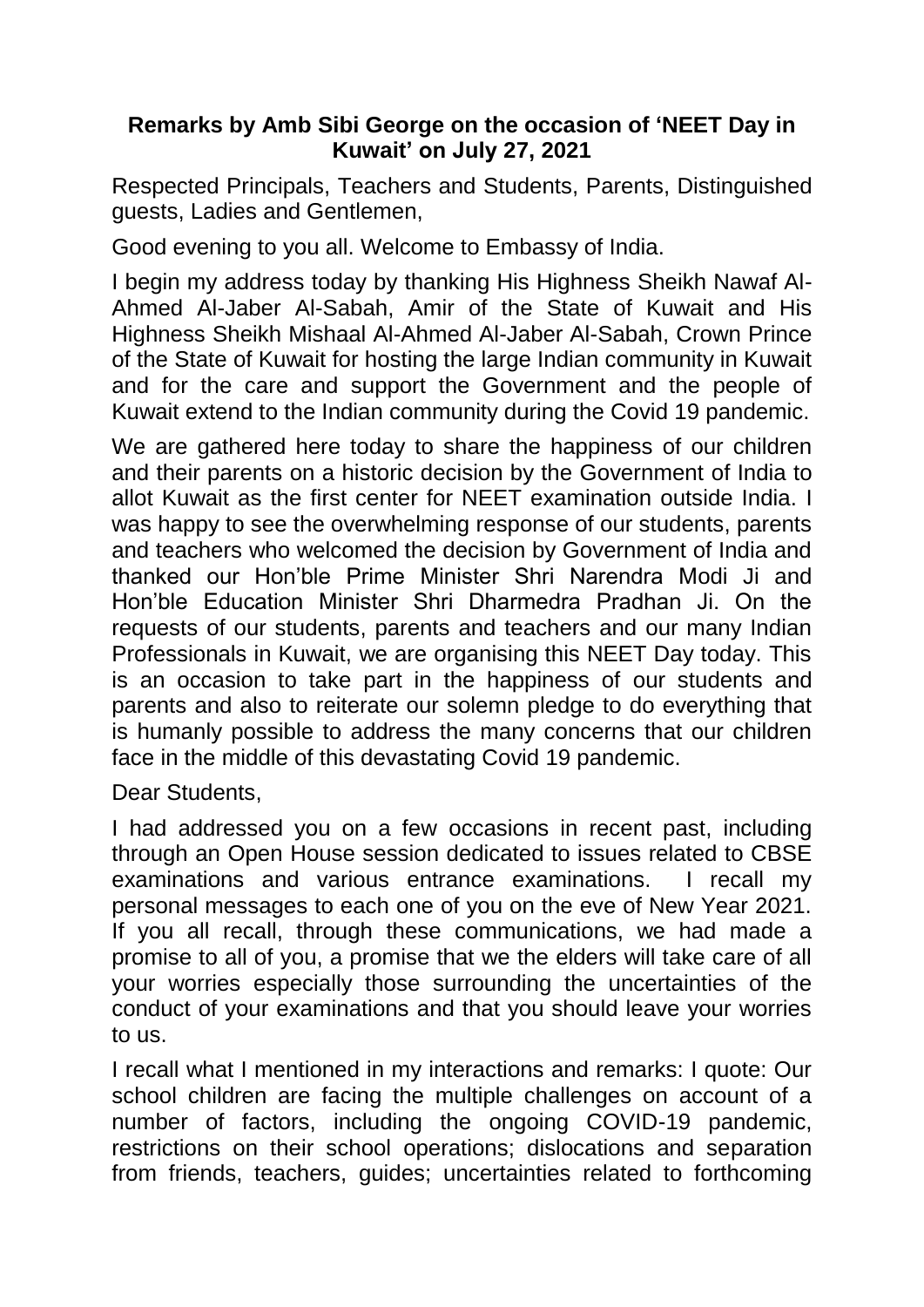examinations including final CBSE examinations and so on. Despite all this, I am proud of the fact that our students have shown exemplary courage and resilience in dealing with every challenge that life under covid-19 has thrown at them. We as elders understand their concerns; their anxiety and their nervousness. To allay their fears and genuine concerns, I would like to take this opportunity to reiterate to all the dear students that they should leave their worries to us. We at the Embassy, along with our School authorities and our concerned authorities in Kuwait and India including CBSE, will do everything that is humanly possible to ensure that the final examinations are conducted in as safe and orderly manner as possible and they will not lose an academic year under any circumstances. I urge the students to focus on their studies at this crucial stage. I am sure that they will all excel with flying colours. Unquote.

Dear Students, Dear Parents,

My promise was based on the firm belief and understanding that our Government back home in India is fully committed to addressing the various concerns that our community including our children abroad face. We have seen the crucial decision on cancelation of CBSE examination that Hon'ble Prime Minister Shri Narendra Modi took after wide consultations keeping the interest and safety of our children in mind. And now we have again seen now, in a historic first, Government of India has allocated a centre for Kuwait for conduct of NEET examinations. Earlier this year, for the first time in the history of Kuwait, we held JEE examinations in Kuwait. A centre in Kuwait was also allocated for NATA examinations.

The fact that you do not have to travel thousands of miles, especially during the times of the Covid 19 pandemic; and also that you do not have to worry about other logistical problems that students face while travelling to far flung places/cities to appear for examinations like accommodation, locating and going to exam centres etc., I believe, solves many of your problems and also saves you time and energy. Again, let me reiterate you this we, in the Embassy, are fully aware of the challenges that we face in organising such an important examination abroad. To ensure smooth, fair and secure conduct of NEET, I have set up a committee of senior officers in the Mission, who will coordinate each step with the concerned authorities in India and Kuwait on a regular basis. Again, leave that worry to us, and you focus on your studies. Your safety and security are most important to our leadership, your Embassy, your schools and your parents.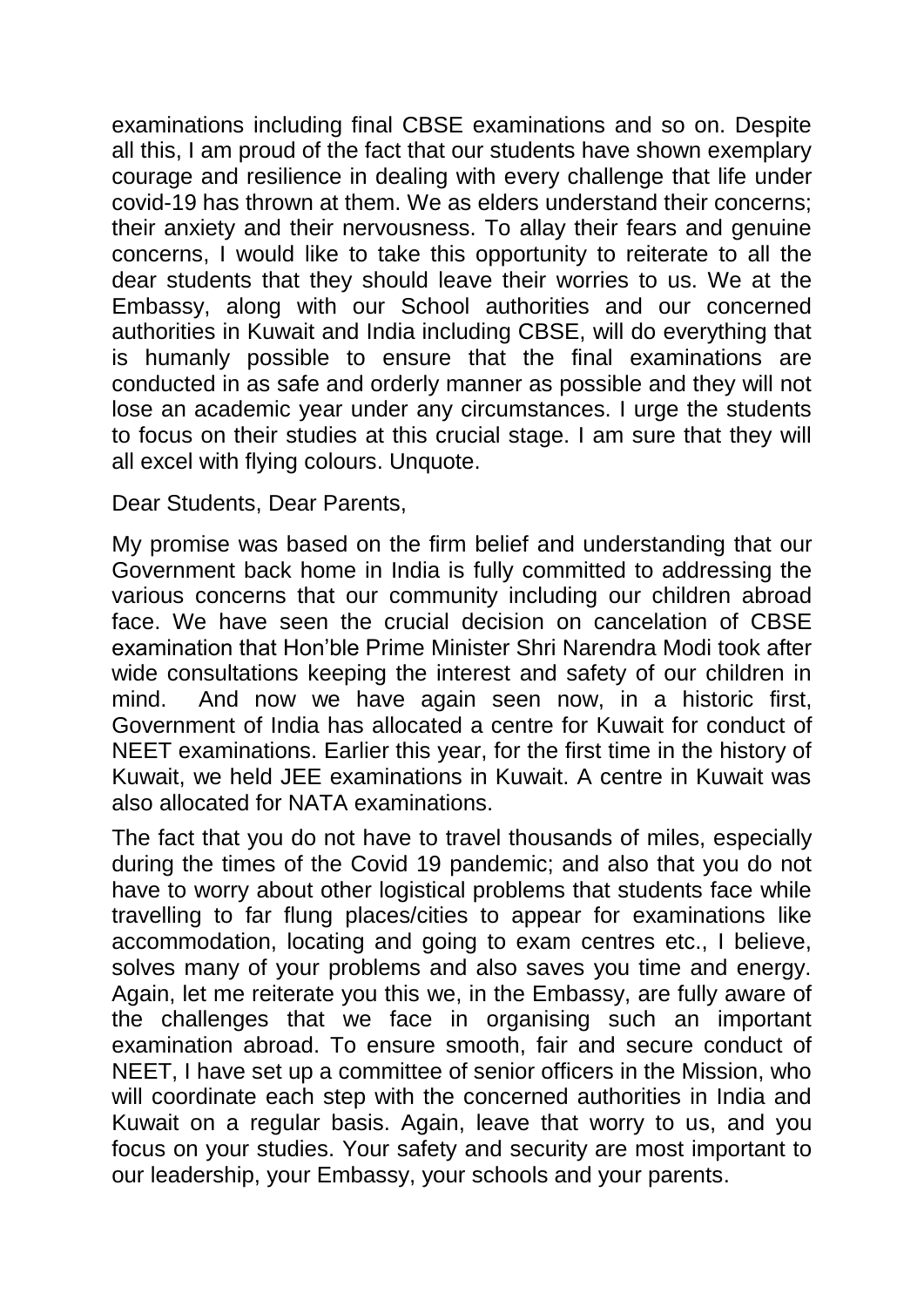Dear Friends,

I see all these positive decisions by Government of India as part an overall transformative approach that our leadership has adopted in recent years towards developing the academic ecosystem in our country. Education is a priority sector for the Government and holistic development of our young minds for the future of our country, is of utmost importance. The New Education Policy introduced by the Government is part of India's efforts to not only help children realize their true potential but also a well thought out action plan to prepare for India's leadership role in the 21<sup>st</sup> century.

One of the salient features of this policy is that learning has been envisaged as an interlinked phenomena and not just as something which can be confined to the four walls of a classroom. It is definitely a paradigm shift which will make learning a fun-based and holistic experience. With a revamped curriculum, the seeds of the next generation era have been sown. I am quite confident that this will keep us in good stead for a future where there is ought to have a strong emphasis on futuristic skills based on creativity, innovation, real-time problem solving, AI adaptability and so on.

Dear Students,

Many of you would be aware that the Embassy had launched "India  $\omega$ 75" to commemorate the 75<sup>th</sup> anniversary of the independence of our motherland. We have been organizing a number of events as part of these celebrations, which will continue till August 15, 2022. You may also be aware that this year we celebrate the 60<sup>th</sup> Anniversary of the Establishment of Diplomatic Relations between India and Kuwait. These are important milestones in history of our nation and history of relationship with Kuwait.

Embassy has been working closely with our partners to organise various events to celebrate these anniversaries, and to highlight the emerging New India to the world, to reach out to our Kuwaiti partners and friends. I see our schools, teachers, students and parents as important partners in these celebrations. It is in this context that we are also felicitating some of our winners of the various contests held on the occasion of the International Day of Yoga. In fact, most of our schools are partners in our endeavour to promote India in Kuwait and many of our children have always been part of Embassy's various